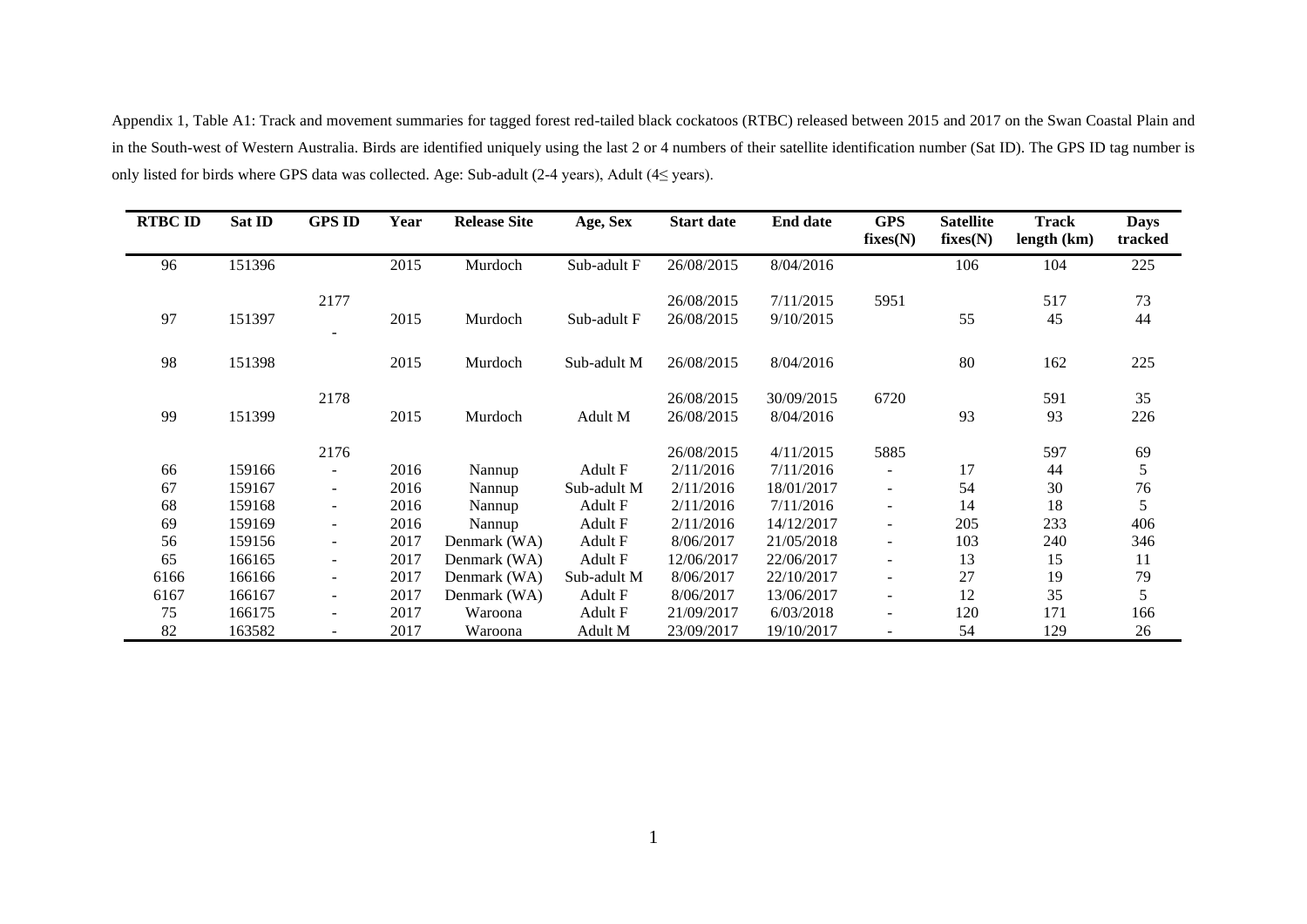Appendix 1, Table A2: Key regional habitat sites for the forest red-tailed black cockatoos (RTBC), and their associated flocks, studied in this research as determined by recurse analysis (Bracis et al. 2018). 'Regional Site Type' represents either a roost or foraging site in the Urban or Peri-urban region; 'Radius': represents the radius in meters used to calculate revisitation; 'Key habitat': refers to the numbers shown in Figure 4 indicating the key habitat sites.

| <b>Regional Site Type</b> | <b>Radius</b><br>(m) | <b>Key habitat</b> | revisitations<br>(N) | Description of the site                                                |
|---------------------------|----------------------|--------------------|----------------------|------------------------------------------------------------------------|
| <b>Urban Roost</b>        | 500                  |                    | 12                   | Murdoch University                                                     |
|                           |                      | $\overline{2}$     | 16                   | Melville Glades Golf Club                                              |
|                           |                      | 3                  |                      | Brolga Park                                                            |
|                           |                      |                    |                      | Trinity College (sport fields)                                         |
|                           |                      | 5                  | 7                    | Champion Lakes, (cattle paddocks)                                      |
| <b>Urban Foraging</b>     | 10                   |                    | 42                   | Chelodina Reserve, MU                                                  |
|                           |                      |                    | 37                   | Murdoch University                                                     |
|                           |                      | 3                  | 16                   | Private property, Champion Lakes                                       |
|                           |                      |                    | 19                   | Roadside vegetation, Karel Avenue                                      |
|                           |                      |                    | 19                   | Private property near Rossmoyne Park                                   |
|                           |                      | 6                  | 16                   | Private property between Olives Reserve and Neil McDougall Park        |
|                           |                      |                    | 12                   | Private property between Perth Royal Golf Club and Ernest Johnson Oval |
| Peri-urban Roost          | 500                  |                    | 11                   | Private property near Oscar Bruns Reserve/Darling Downs                |
|                           |                      | 2                  | 5                    | Private property near State Forest                                     |
| Peri-urban Foraging       | 50                   |                    | 47                   | Private property near Oscar Bruns Reserve/Darling Downs                |
|                           |                      |                    | 32                   | Roadside vegetation near Darling Downs                                 |
|                           |                      | 3                  | 20                   | Roadside vegetation near John Crescent Park                            |
|                           |                      | 4                  | 17                   | <b>John Crescent Park</b>                                              |
|                           |                      | 5                  | 15                   | Remnant vegetation across Fletcher Park                                |